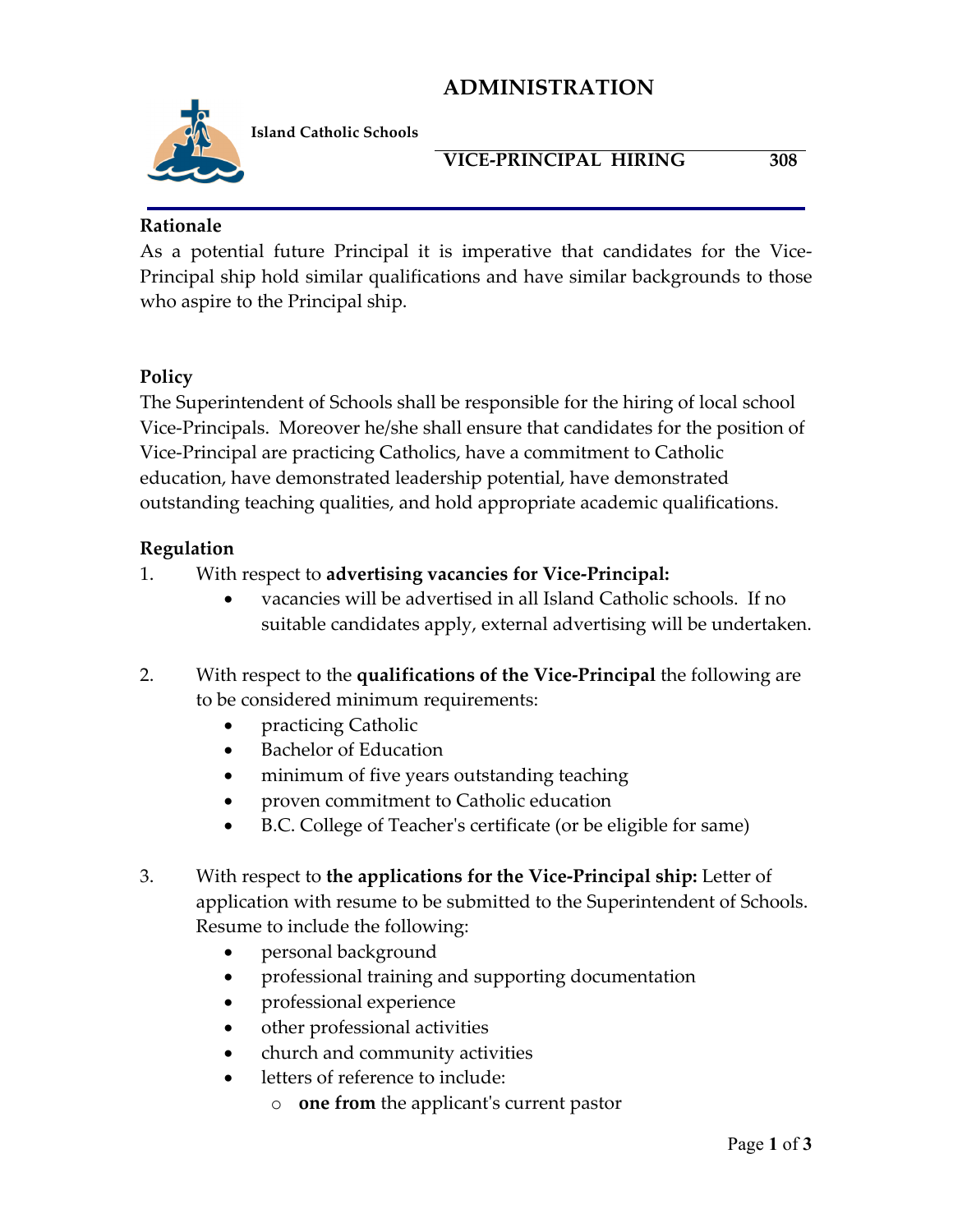# **ADMINISTRATION**



**Island Catholic Schools** 

### **VICE-PRINCIPAL HIRING 308**

- o **one** from the applicant's current Superintendent, **if the applicant is external to this system**
- o **one from the applicant's current principal**
- o others from person**s** who can attest to the professional and personal attributes of the applicant, **if the applicant wants further testimony**
- all applications will be acknowledged in writing.

#### 4. With respect to **the selection process for the Vice-Principal ship:**

- the Superintendent will confirm by phone the references of applicants who meet the minimum requirements and develop a short-list for presentation to the Selection Committee.
- the Selection Committee will include the following:
	- o a parish priest
	- o a representative of Local School Council
	- o a Superintendent of schools
	- o the school Principal
	- o a representative of the faculty
	- o a representative of the Board of Directors
- the Selection Committee will short-list applicants for interview.
- the Superintendent will contact the candidates and arrange interview times.
- the Selection Committee will meet prior to the first interview to review the interview process.

#### 5. With respect to **the appointment of the Vice-Principal:**

- after the final interview the committee will endeavor to reach consensus on the successful candidate. The remaining candidates should be ranked in order of preference in the event that the first choice does not accept the position.
- the Superintendent will contact the successful candidate by phone and make a verbal offer. The candidate will have 24 hours to accept the offer.
- 6. With respect to **the Vice-Principal's contract:**
	- The Superintendent will prepare the appropriate documentation